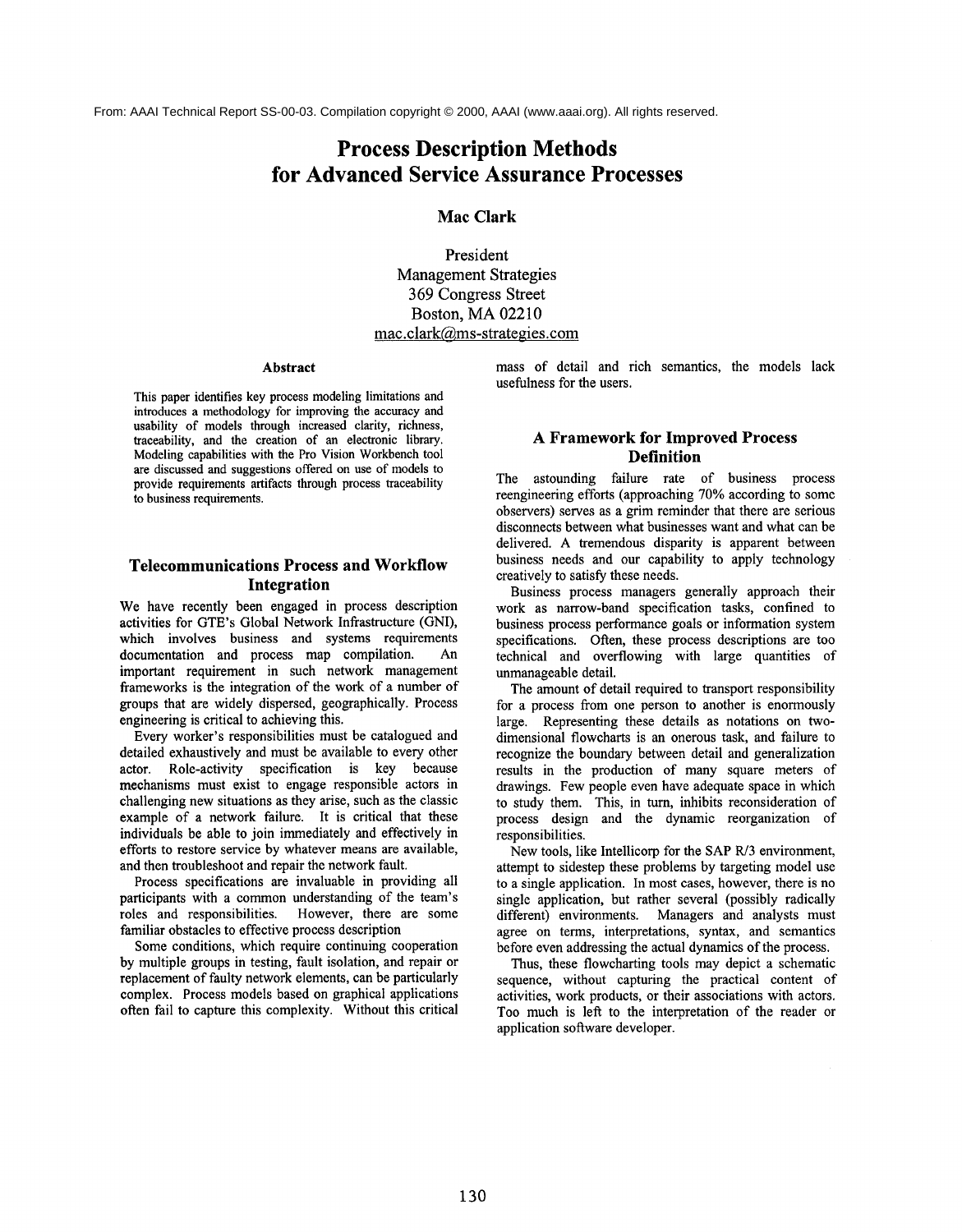### **Breaking the Chains of "Old" Process Thinking**

This paper introduces a methodology for significantly improving the accuracy and usability of process models. We see three outstanding objectives: (1) Clarity and Richness: Clarity of process must combine with richness of detail. (2) Requirements Traceability: process detail must map explicitly to requirements. (3) Electronic Library: information for users must be made available in a welldesigned and well-maintained knowledge base.

#### **1. Clarity** *and* **Richness**

The richest possible concentration of information about work is the minimal starting point for a successful process description. Only the fullest possible collection of basic information can yield useful results. The alternative is misunderstanding, oversimplification, and ruinous rework. A business process specification must deliver a concrete, practical and graphical description of how actual actors perform actual work. The process description will portray the highest levels of relevant business requirements and descend in orderly stages to the most detailed diagrams of daily work. The higher levels of process description convey a general overview to business owners and users; and are required in order to demonstrate the dependence of more detailed processes on broader structures and policies.

#### **2. Requirements Traceability**

Generally, even after a completed model exists, requirements must be generated in written form. After all, vendors or development organizations have to bid on the job and process and object models are seldom sufficient for contractually binding negotiations and specifications. Correlating business requirements with their functional expressions, and clearly documenting these links are complex and tedious tasks at best.

These tasks may be made easier by using detailed models as a source from which to generate requirements information. Each business requirement may be linked to a component of the process model, just as each part of the process cross-references to a business requirement. Requirements management software may be used in conjunction with an interface to establish direct linkages between requirements and process models.

#### **3. The Electronic Library - A Process Knowledge Repository**

As we mentioned earlier, full specification of a process requires an enormous amount of detail, more detail, in fact, than one can easily express in a standard model.

**For** this reason, many models do not offer the detailed and explicit decision trees which operating personnel need in order to carry out triage of a collection of network problems or conduct complex troubleshooting procedures. Network operations personnel may initially accept the

process models readily, but then fail to apply them in real life.

Consequently, a disparity quickly develops between the recorded baseline and the actual work carried out in the Network Operations Center. The AVP in charge of Operations for GTE's GNI attacked this problem by commissioning the development of an Electronic Library (Figure 1).





There are three core activities within the Monitoring process: (1) Registering Alarms: network management systems deliver alarms and performance data, eliminate duplicates and associate alarms from different protocol layers. (2) Correlating: personnel must perform special correlation procedures in order to identify customers being affected by faults, or confirm and identify, among known or unknown network events, trouble situations reported by customers. (3) Testing: of network elements to identify the root cause of trouble.

Now, when a network error occurs, the monitoring workstation automatically links to a Windows NT Web server that provides access to the Electronic Library  $-$  an alarm knowledge base. This web-based resource provides a wealth of structured details including troubleshooting and repair information. Eventually, the Library will contain detailed specifics for all aspects of the Service Assurance process.

A knowledge base such as this is a powerful mechanism for injecting key details about specific network elements and events, when and where the monitoring engineer requires them.

### **Other Derivations**

Other similar features can also assist business managers and operations personnel in making the most of process models. As the diagram (Figure 2) shows, it is possible derive several useful process-engineering artifacts directly from the models and their annotations.